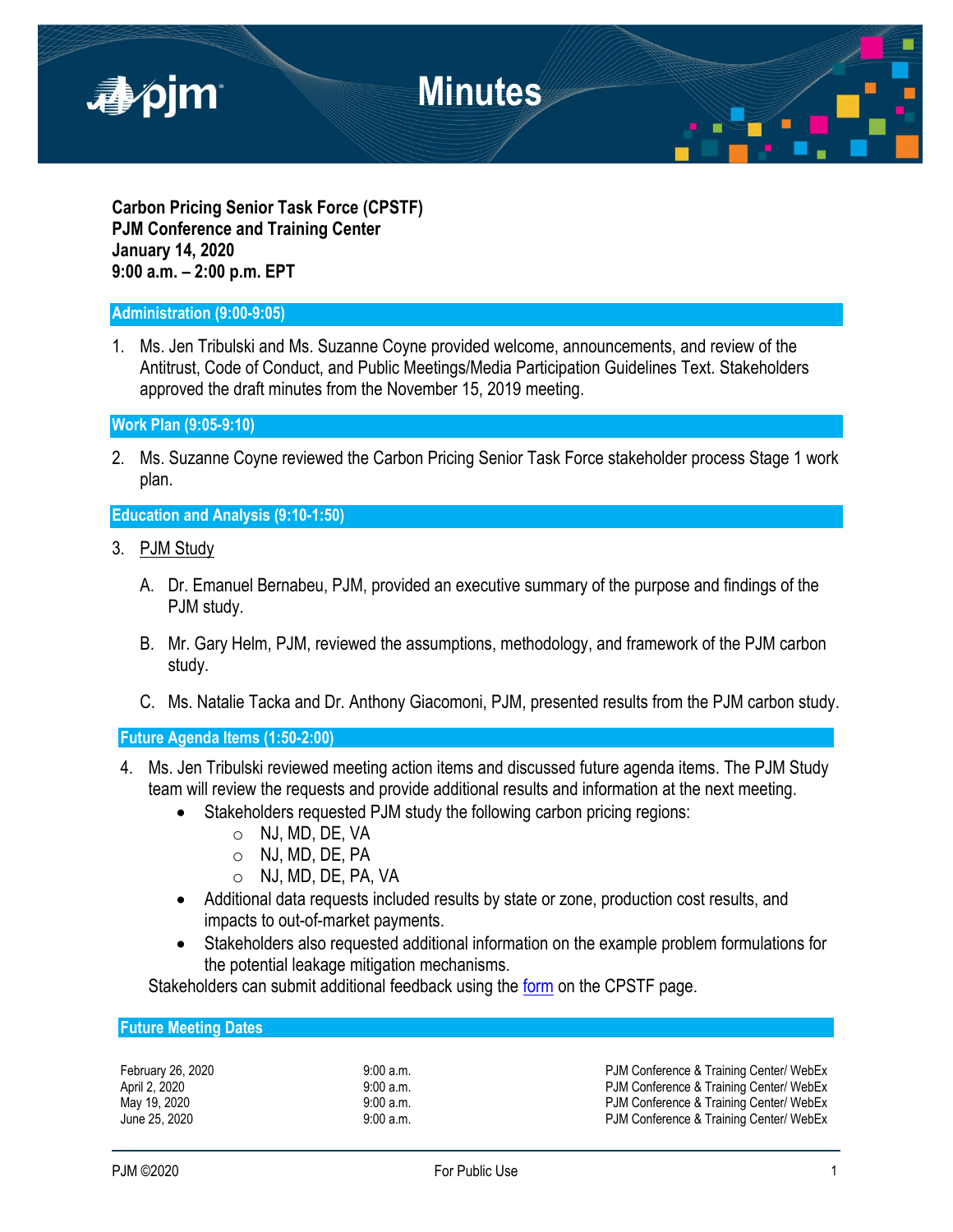

Author: Suzanne Coyne

### **In-Person Meeting Attendees**

| Tribulski, Jennifer (Facilitator) | PJM Interconnection, LLC                      | Not Applicable            |
|-----------------------------------|-----------------------------------------------|---------------------------|
| Coyne, Suzanne (Secretary)        | PJM Interconnection, LLC                      | Not Applicable            |
| Barker, Jason                     | Exelon Business Services Company, LLC         | <b>Transmission Owner</b> |
| Bernabeu, Emanuel                 | PJM Interconnection                           | Not Applicable            |
| Borgatti, Mike                    | <b>Gabel and Associates</b>                   | Not Applicable            |
| Callaghan, Chris                  | PJM Interconnection                           | Not Applicable            |
| D'Alessandris, Lou                | FirstEnergy Solutions Corp.                   | <b>Transmission Owner</b> |
| DeLosa, Joe                       | New Jersey Board of Public Utilities          | Not Applicable            |
| Dumitriu, Nicolae                 | PJM Interconnection                           | Not Applicable            |
| Endress, Eric                     | PJM Interconnection                           | Not Applicable            |
| Foladare, Kenneth                 | Tangibl                                       | Not Applicable            |
| Foley, Imelda                     | <b>Environmental Defense Fund</b>             | Not Applicable            |
| Giacomoni, Anthony                | PJM Interconnection                           | Not Applicable            |
| Helm, Gary                        | PJM Interconnection                           | Not Applicable            |
| Hilderbrand, Rebecca              | PJM Interconnection                           | Not Applicable            |
| Hsia, Eric                        | PJM Interconnection                           | Not Applicable            |
| Hoatson, Tom                      | West Deptford Energy, LLC                     | <b>Generation Owner</b>   |
| Hyatt, John                       | <b>Monitoring Analytics</b>                   | Not Applicable            |
| Jayachandran, Marilyn             | PJM Interconnection                           | Not Applicable            |
| Johnson, Carl                     | Customized Energy Solutions, Ltd.             | Not Applicable            |
| Marzewski, Skyler                 | <b>Monitoring Analytics</b>                   | Not Applicable            |
| Molinda, John                     | American Nuclear Society - Pittsburgh Section | Not Applicable            |
| O'Connell, Robert                 | PPGI Fund A/B Development, LLC.               | <b>Generation Owner</b>   |
| Robinson, Becky                   | <b>Vistra Energy</b>                          | Not Applicable            |
| Scarpignato, David                | Calpine Energy Services, L.P.                 | <b>Generation Owner</b>   |
| Scheirer, Alexandra               | PJM Interconnection                           | Not Applicable            |
| Sweeney, Rory                     | <b>GT Power Group</b>                         | Not Applicable            |
| Tacka, Natalie                    | PJM Interconnection                           | Not Applicable            |
| Toomey, Megan                     | Talen Energy Marketing, LLC                   | <b>Generation Owner</b>   |
| Widom, Stuart                     | PJM Interconnection                           | Not Applicable            |
| Zakaria, Rama                     | <b>Environmental Defense Fund</b>             | Not Applicable            |

## **WebEx Attendees**

Abdur-Rahman, Muhsin ABB Not Applicable Anderson, Jared SP Global SP Global Not Applicable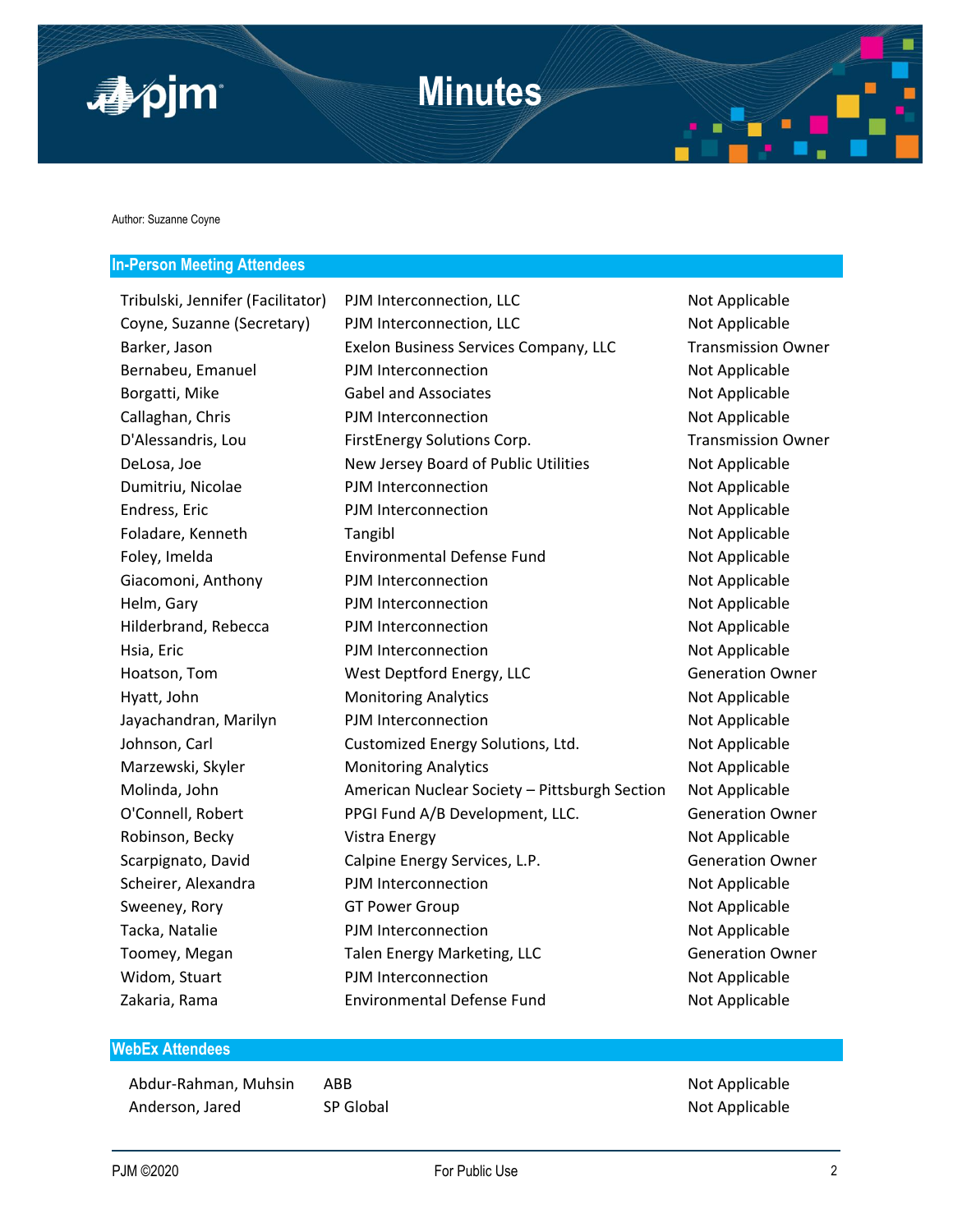# **Minutes**



Heinle, Frederick

Baker, Scott **PJM Interconnection** and the Not Applicable Barry, Chris **NJ Dept. of Environmental Protection** Not Applicable Book, Hayley **Pennsylvania Public Utility Commission** Not Applicable Brodbeck, John **EDP Renewables North America, LLC** Generation Owner Brown, David **NJ Board of Public Utilities** Not Applicable Bruce, Susan McNees Wallace & Nurick LLC Not Applicable Campbell, Bruce Enerwise Global Technologies, LLC Other Supplier Canter, David **Appalachian Power Company** Transmission Owner Carmean, Gregory CPSI OPSI Not Applicable Chandler, Kent Kentucky Public Service Commission Not Applicable Chen, Yang Not Applicable PJM Interconnection Not Applicable Crystle, Gil **Calculate Company** Crystle, Gil Crystle, Gil Company Company Generation Owner Davis, James Dominion Energy Generation Marketing, Inc. Generation Owner Dolan, James **PJM** Interconnection **Not Applicable** Not Applicable Domian, Christin **Duquesne Light Company Company** Transmission Owner Dugan, Chuck East Kentucky Power Cooperative, Inc. Transmission Owner fan, zhenyu PJM Interconnection Not Applicable Fazio, Danielle **Engelhart CTP (US) LLC** CHERAGION COMPOSITION CONTRACTED BY A COMPOSITION CONTRACTED BY A CONTR Feller, John **PPL Electric Utilities Corp. dba PPL Utilities (TO)** Transmission Owner Filomena, Guy Customized Energy Solutions, Ltd. Not Applicable Ford, Adrien Old Dominion Electric Cooperative Electric Distributor Garnett, Bryan **Duke Energy Ohio, Inc.** Transmission Owner Gilani, Rehan ConEdison Energy, Inc. Other Supplier Greiner, Gary PSEG Energy Resources and Trade LLC Other Supplier Guntle, Vince **American PowerNet Management, L.P.** End-Use Customer Hanser, Erik Michigan Public Service Commission Not Applicable Hasan, Prusha **Advanced Energy Economy** Not Applicable Hastings, David Market Interconnection Consulting Services, LLC Not Applicable Office of the People's Counsel for the District of Columbia End-Use Customer Heisey, Bradley **Tenaska Pennsylvania Partners, LLC** Generation Owner Herel, Suzanne **PJM Interconnection** Not Applicable Hohenshilt, Jennifer Talen Energy Marketing, LLC Generation Owner Horning, Lynn Marie Customized Energy Solutions, Ltd. Not Applicable Horton, Dana **Appalachian Power Company** Transmission Owner Hyzinski, Tom GT Power Group Not Applicable Not Applicable Islam, Lubaba **Rockland Electric Company Transmission Owner** Janicki, Diane **Boston Energy Trading and Marketing LLC Communisty Communisty** Other Supplier Jayachandran, Marilyn PJM Interconnection Not Applicable

Jett, Bill Duke Energy Business Services LLC Transmission Owner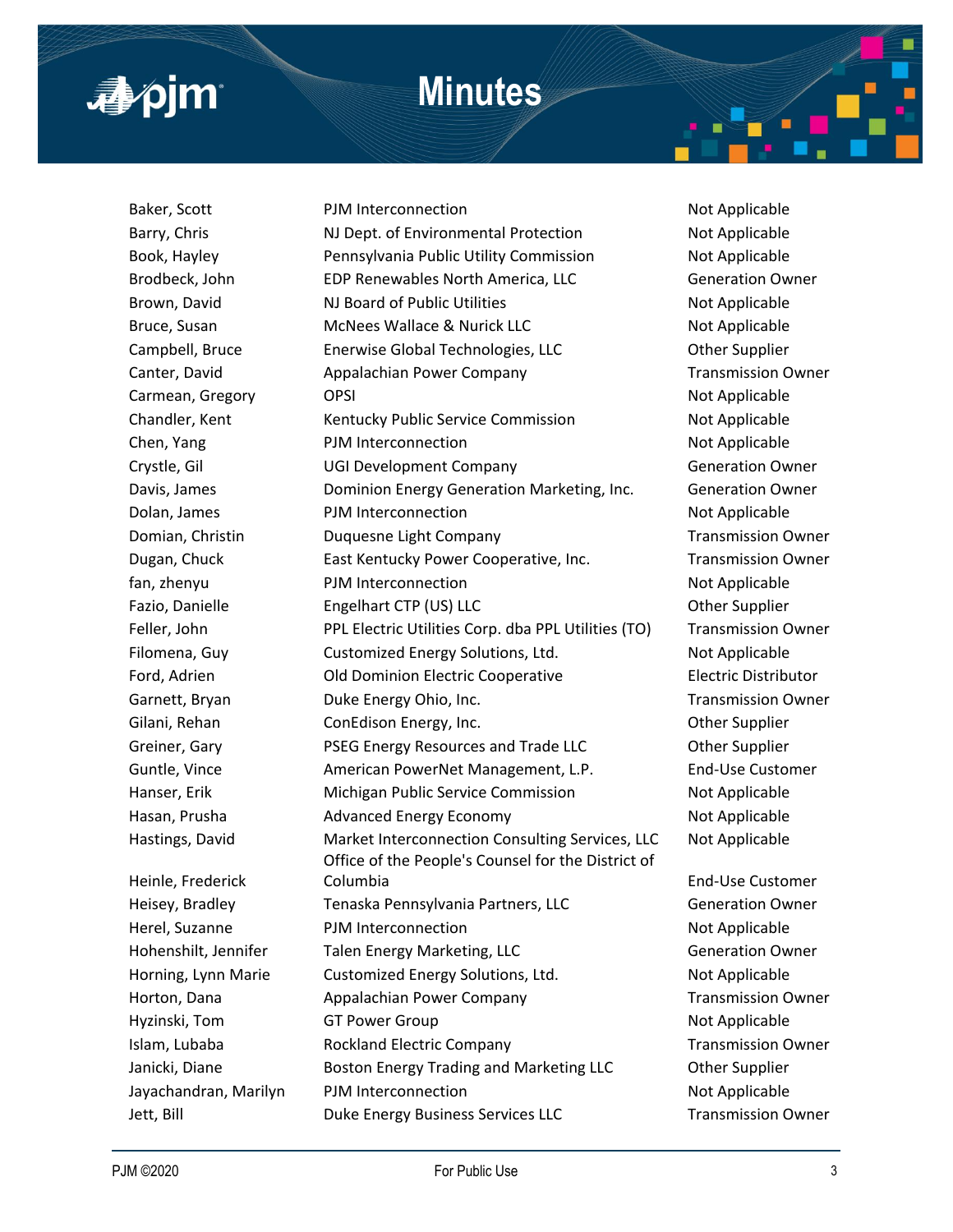

# **Minutes**

Jha, Monica PCI Not Applicable Price, Ruth Ann

Johnson, Carl **Customized Energy Solutions, Ltd.** Not Applicable Kazerooni, Hamid Invenergy, LLC **Inventergy, LLC** Generation Owner Kelly, Stephen Brookfield Renewable Trading and Marketing LP Other Supplier Kimmel, David **PJM Interconnection** Not Applicable Kozhuharov, Dimitar Delaware Municipal Electric Corporation, Inc. Electric Distributor LaRocque, Matthew PJM Interconnection Not Applicable Lejcar, Jamie Allegheny Electric Cooperative, Inc. Electric Distributor Lu, Chenchao PJM Interconnection Not Applicable Martin, Valerie **FERC** FERC **Research Accord FERC** Not Applicable Marzewski, Skyler Monitoring Analytics Not Applicable Not Applicable McGraw, Dan Carbon Pulse Not Applicable Not Applicable Midgley, Sharon Exelon Business Services Company, LLC Transmission Owner Mooney, Jeffrey **FirstEnergy Solutions Corp.** Transmission Owner Murphy, Shaun PJM Interconnection Nurphy, Shaun Not Applicable Murray, Kevin **MCNees Wallace & Nurick LLC** Nurray, Kevin Mot Applicable O'Connor, Siobhan Energy Authority, Inc. (The) Other Supplier Ondayko, Brock **AEP Energy Partners, Inc.** Transmission Owner Oppel, Laurie Balico, LLC Not Applicable Pakela, Greg **DTE Energy Trading, Inc.** Character Communist Communist Communist Communist Communist Communist Communist Communist Communist Communist Communist Communist Communist Communist Communist Communist Communist Co Pelletier, Eveline H.Q. Energy Services (U.S.), Inc. 6 Other Supplier Peoples, John **Duquesne Light Company Company** Transmission Owner Pilong, Melissa **PJM Interconnection** Not Applicable Poulos, Greg CAPS CAPS CAPS Not Applicable Division of the Public Advocate of the State of Delaware **End-Use Customer** Rinkoski, Marie Constellation Energy Projects & Services Group Other Supplier Saha, Amlan MJ Bradley Not Applicable Not Applicable Sasser, Jonathan Customized Energy Solutions, Ltd. Not Applicable Scheidecker, Paul PJM Interconnection Not Applicable Schuyler, Ken **PJM Interconnection** and the Not Applicable Scorsolini, Mark **PSEG Energy Resources & Trade LLC** Other Supplier Shanker, Roy **East Coast Power Linden Holdings, LLC** Generation Owner Shobe, William **University of Virginia** Not Applicable Smith, Christen **RTO Insider Not Applicable** Not Applicable Sotkiewicz, Paul **E-Cubed Policy Associates** Not Applicable Stern, Alexander **Public Service Electric & Gas Company** Transmission Owner Sturgeon, John **Duke Energy Business Services LLC** Transmission Owner Swalwell, Brad Tangent Energy Solutions, Inc Changent Energy Solutions, Inc Other Supplier Wadsworth, Joseph Vitol Inc. Communication of the Supplier Communication of the Supplier